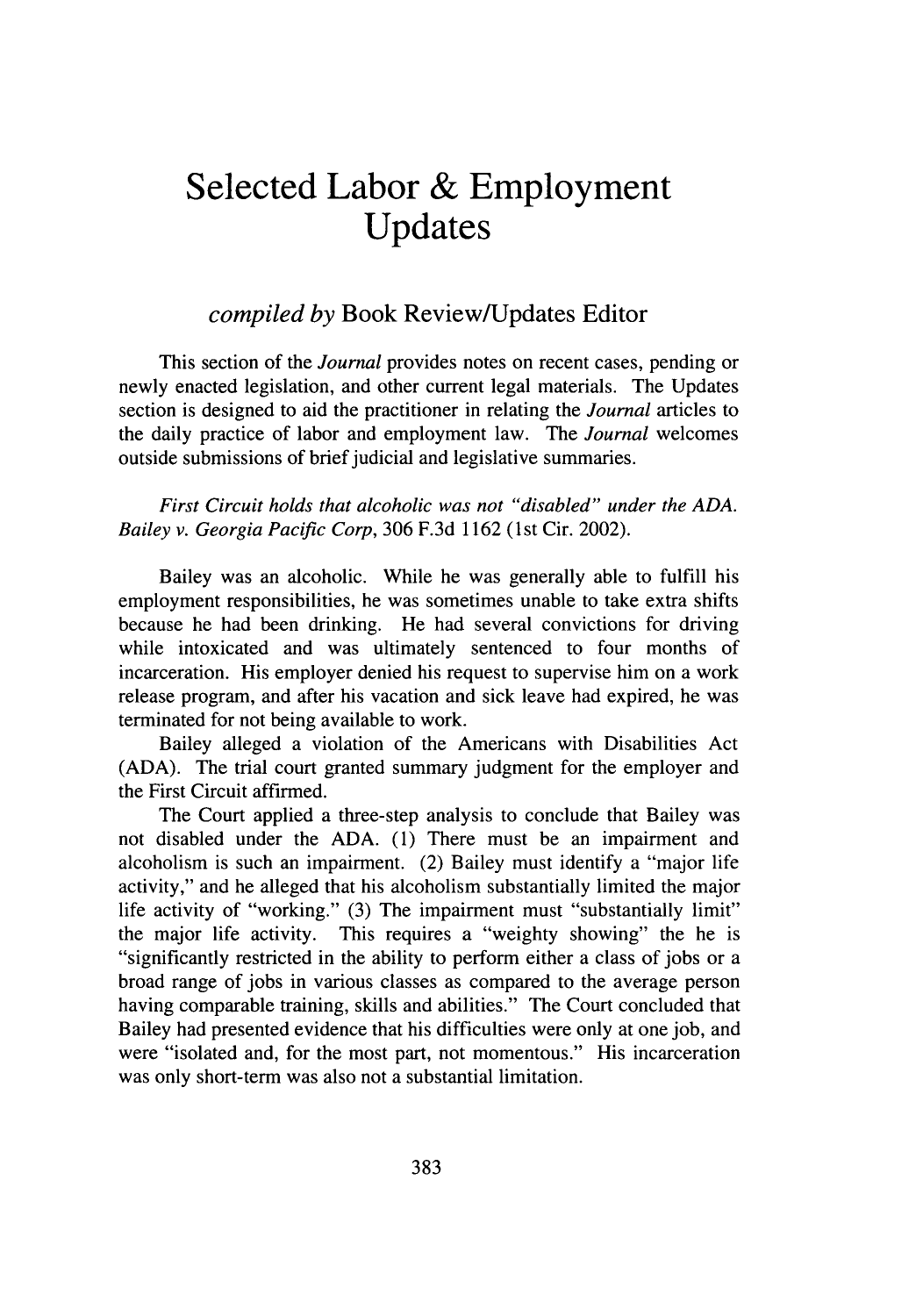*Third Circuit holds that a statement by supervisor that he was "looking for younger people" is direct evidence of age discrimination sufficient to shift the burden of persuasion to the employer, and allow a jury to find that the decision makers placed substantial negative reliance on the plaintiffs age in reaching their decision to fire him. Fakete v. Aetna, Inc.,* 308 F.3d 335 (3d Cir. 2002).

After a reorganization of the audit department, Fakete, a 56 year old audit consultant was told by his supervisor the company was "looking for younger single people that will work unlimited hours and that [he] wouldn't be happy there in the future." Fakete was issued a warning and then discharged five months later, just three months before his pension vested. The employer claimed the discharge was because he violated the terms of the warning, falsified expense reports and failed to pay for personal phone calls. Fakete alleged age discrimination. The United States District Court for the Eastern District of Pennsylvania granted summary judgment to the employer.

The Third Circuit analyzed the case a "direct evidence" case under *Price Waterhouse v. Hopkins,* 490 U.S. 228 (1989). Under the *Price Waterhouse* standard, "direct evidence" that age was a substantial factor in an employment decision shifts the burden to the employer to prove that it would have discharged the plaintiff without consideration of age. The Court rejected the trial court's portrayal of the supervisor's statement as "a stray remark that did not directly reflect the decisionmaking process of any particular employment decision," reversed the summary judgment order and remanded the case.

*Fifth Circuit holds that an unincorporated business wholly owned by the Choctaw nation, was exempt from Title VIi's definition of "employer." Thomas v. Choctaw Management,* 313 F.3d 910 (5th Cir. 2002).

Plaintiff husband and wife employees brought an action pursuant to Title VII of the Civil Rights Act of 1964, 42 U.S.C.S. § 2000e et seq., 42 U.S.C.S. § 1981, and state law against defendant employer and supervisor alleging religion and pregnancy discrimination. The United States District Court for the Southern District of Texas dismissed the action and plaintiffs appealed the Title VII claims only.

Title VII of the Civil Rights Act of 1964, 42 U.S.C.S. § 2000e et seq., states unequivocally that the term "employer" does not include, an Indian tribe. 42 U.S.C.S. § 2000e(b). The Court rejected the argument that Choctaw Management is a legal entity separate from the tribe, finding that the employer "is not a corporation at all and is, in fact, a direct proprietary enterprise of the Choctaw Nation." 313 F. 3d at 910.